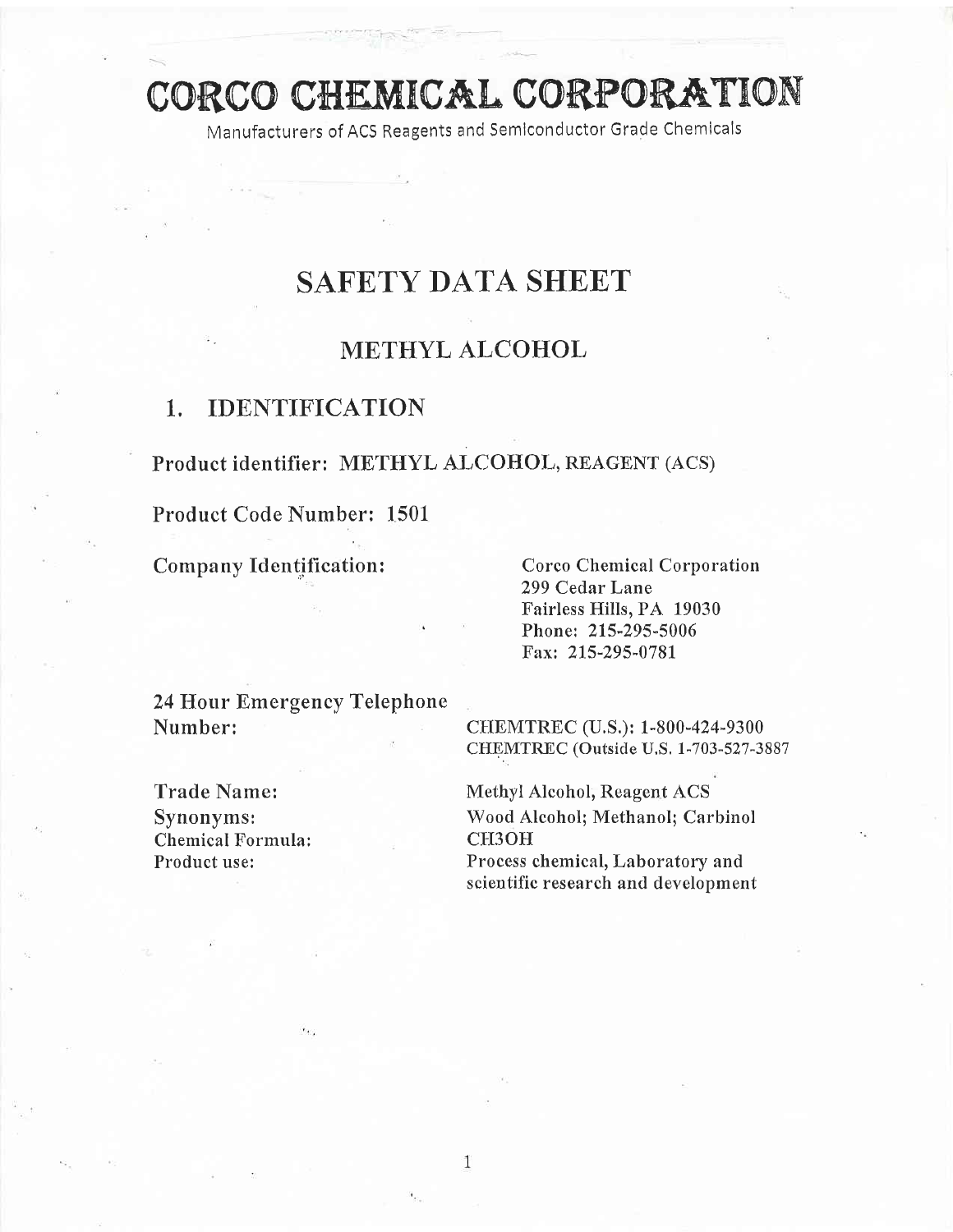## 2. HAZARD(S) IDENTIFICATION

Physical hazards: Health hazards:

Flammable liquids Acute toxicity, oral Acute toxicity, dermal Acute toxicity, inhalation Serious eye damage/eye irritation Reproductive toxicity Specific target organ toxicity, single exposure Specific target organ toxicity, single exposure

Specific target organ toxicity,

Specific target organ toxicity, repeated

Category 2 Category 3 Category 3 Category 3 Category 2A Category 1B

Category <sup>1</sup>

Category 3 narcotic effect

Category 3 narcotic

Category 1 (central neryous system, visual organs)

OSHA hazard(s):

Not classified,

single exposure

exposure

Label Elements:



Signal word Danger

Hazard statement: Highly flammable liquid and vapor. Toxic if swallowed. Toxic in contact with skin. Causes serious eye irritation. Toxic if inhaled. May cause respiratory irritation, May cause drowsiness or dizziness, May damage fertility or the unborn child. Causes damage to organs. Causes damage to organs (central nervous system, visual organs) through prolonged or repeated exposure.

Precautionary statement: Keep away from heat/sparks/open flames/hot surfaces,

 $\overline{2}$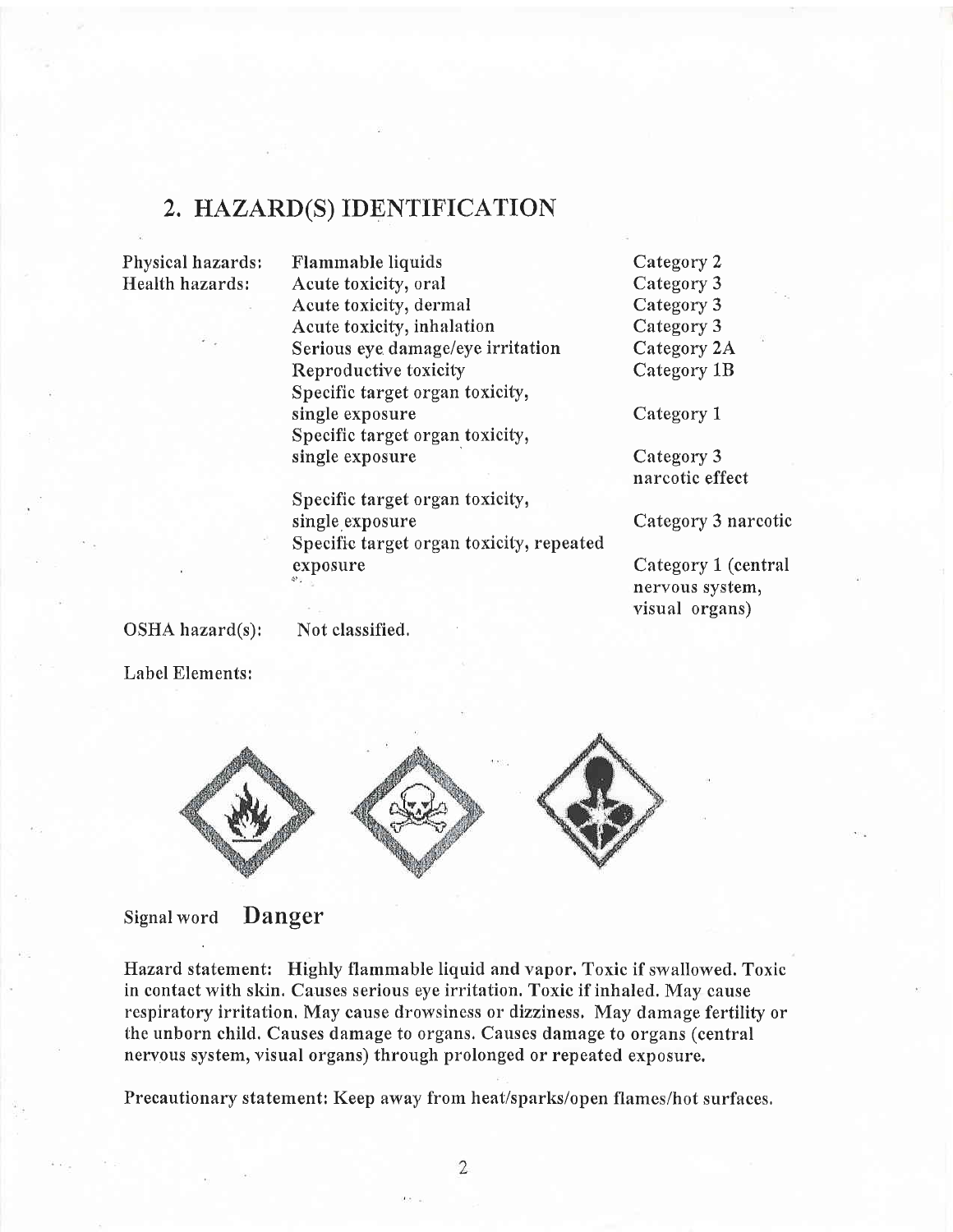Do not breathe mist or vapor. Wash thoroughly after handling. Do not eat, drink or smoke when using this product. Wear protective gloves/protective clothing/eye protection/face protection. a. Use non-sparhing tools and explosion-proof equipment. Keep container tightly closed. Use explosion-proof electrical/ventilating/lighting equipment. Ground/bond container and receiving equipment. Use only non-sparking tools. Take precautionary measures against static discharge,

Response: Eliminate all ignition sources if safe to do so. IF IN EYES: Rinse cautiously with water for several minutes. Remove contact lenses, if present and easy to do, Continue rinsing. If on skin (or hair): Tahe off immediately all contaminated clothing. Rinse skin with water/shower.

If inhaled: Remove person to fresh air and keep comfortable for breathing. If in eyes: Rinse cautiously with water for several minutes. Remove contact lenses, if present and easy to do. Continue rinsing. If exposed or concerned: Get medical advice/attention. Rinse mouth. If eye irritation persists: Get medical advice/attention. In case of fire: Use appropriate media for extinction.

Storage: Store in a well-ventilated place. Keep container tightly closed. Store in a well-ventilated place. Keep cool. Store locked up.

Disposal Dispose of contents/container to an approved incineration plant.

## 3. Composition/information on ingredients

CAS Number: 67-56-l EC Number: 200-659-6 Index Number: 603-001-00-X Molecular Weight: 32,04 g/mol

Ingredient . CAS Number EC Number Percent Hazardous Chemical Characterization<br>
Methyl Alcohol 67-56-1 200-659-6 100% Yes Substance Methyl Alcohol 67-56-1

## 4, First-aid measures

Inhalation: Remove to fresh air, If not breathing, give artificial respiration. If breathing is difficult, give Oxygen. Get medical attention immediately.

Ingestion: DO NOT INDUCE VOMITING unless directed by a physician! Give large amounts of water,to drink. Never give anything by mouth to an unconscious person. Get medical attention immediately,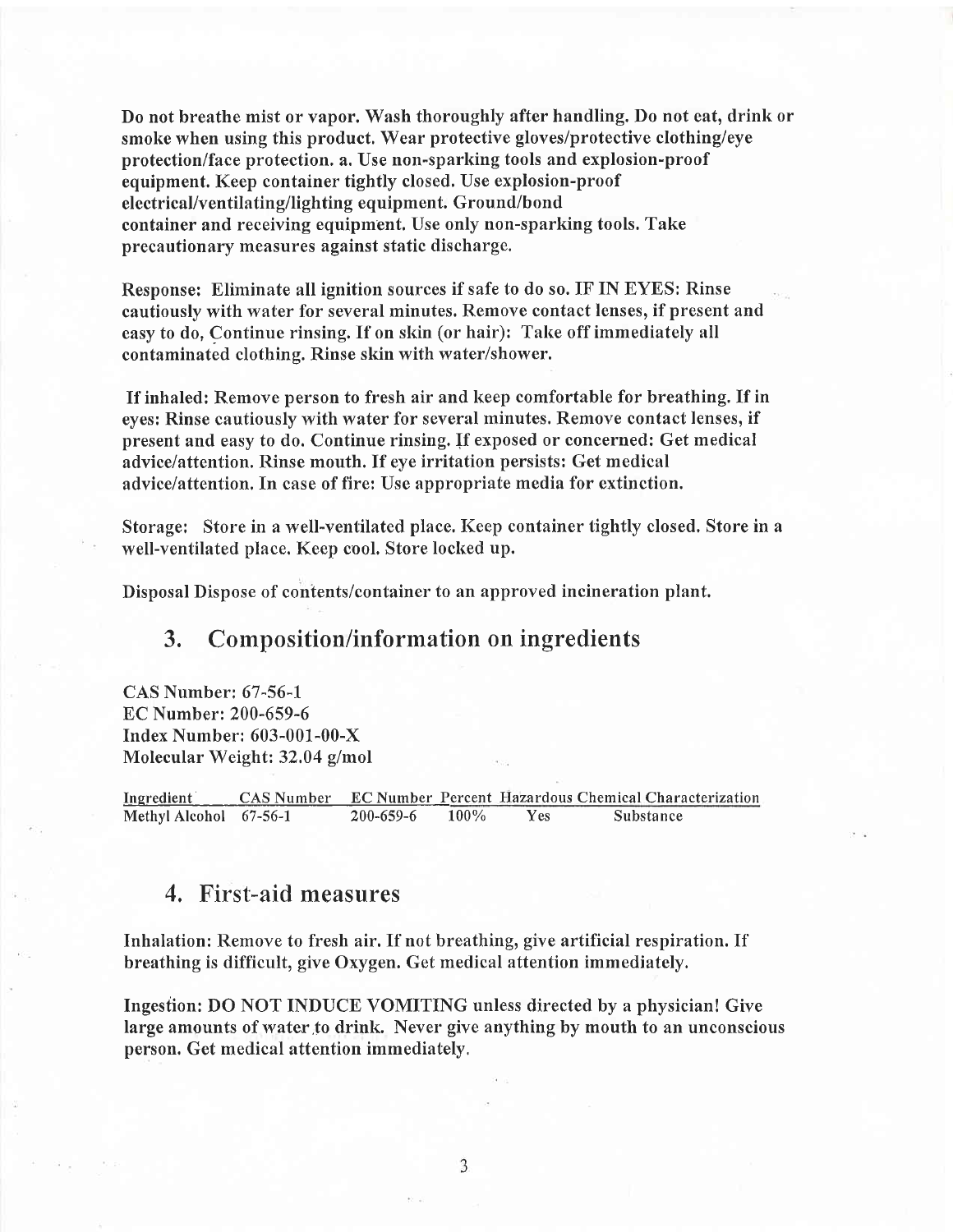Skin Contact: In case of contact, immediately flush skin with plenty of water for at least 15 minutes while removing contaminated clothing and shoes. Get medical attention. Wash clothing before reuse. Thoroughly clean shoes before reuse.

Eye Contact: Immediately flush eyes with plenty of water for at least 15 minutes, lifting lower and upper eyelids occasionally. Get medical attention immediately.

#### 5. Fire-fighting measures

Fire: Flammable Liquid and Vapor! Flash point: l2C (54F) CC / Auto ignition temperature:  $464C (867F)$ 

Flammable limits in air  $\%$  by volume: lel: 6.0; uel: 36

Explosion: Above flash point, vapor-air mixtures are explosive within flammable limits noted above. Moderate explosion hazard and dangerous fire hazard when exposed to heat, sparks or flames. Sensitive to static discharge.

Fire Extinguishing Media: Use Alcohol foam, dry chemical or Carbon Dioxide. Water may be ineffective.

Special Information: In the event of a fire, wear full protective clothing and NIOSHapproved self-contained breathing apparatus with full face piece operated in the pressure demand or other positive pressure mode. Use water spray to blanket fire, cool fire exposed containers, and to flush non-ignited spills or vapors away from fire, Vapors can flow along surfaces to distant ignition source and flash back.

Specific methods: In the event of fire and/or explosion do not breathe fumes. Selfcontained breathing apparatus and full protective clothing must be worn in case of fire. Use standard firefighting procedures and consider the hazards of other involved materials. Move container from fire area if it can be done without risk.

## 6. Accidental release measures

Personal Precautions, Protective Equipment and Emergency Procedures: Ventilate area of leak or spill. Remove all sources of ignition. Wear appropriate personal protective equipment as specified in Section 8. Isolate hazard area. Keep unnecessary and unprotected personnel from entering.

Environmental Precatrtions and Methods and Materials for Containment and Cleaning Up: Contain and recover liquid when possible. Use non-sparking tools and equipment. Collect liquid in an appropriate container or absorb with an inert material (e. g., vermiculite, dry sand, earth,) and place in a chemical waste

 $\overline{4}$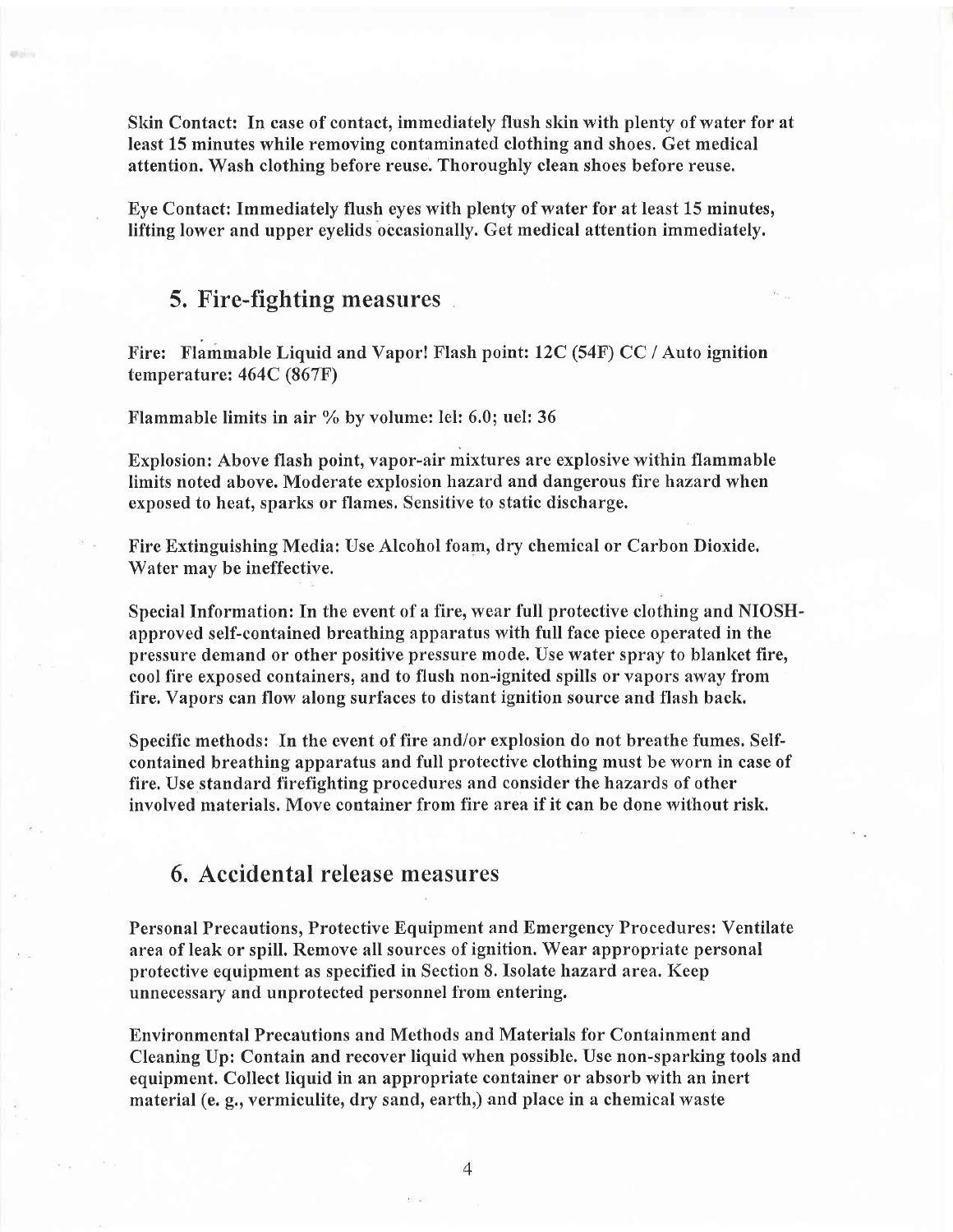container. Do not use combustible materials, such as saw dust. Do not flush to sewer! If a leak or spill has not ignited, use water spray to disperse the vapors, to protect personnel attempting to stop leak, and to flush spills away from exposures. US Regulations (CERCLA) require reporting spills and releases to soil, water and air in excess of reportable quantities. The toll free number for the US Coast Guard National Response Center is (800) 424-8802.

## 7. Handling and storage

Precautions for safe handling: Do not handle until all safety precautions have been read and understood. Vapors may form explosive mixtures with air. Minimize fire risks from flammable and combustible materials (including combustible dust and static accumulating liquids) or dangerous reactions with incompatible materials. Handling operations that can promote mixing, filtering, pumping at high flow rates, splash filling, creating mists or sprays, tank and container filling, tank cleaning, sampling, gauging, switch loading, vacuum truck operations. For additional information on equipment bonding and grounding, refer to the Canadian Electrical Code in Canada, (CSA C22,1), or the accumulation of static charges include but are not limited to: American Petroleum Institute (API) Recommended Practice 2003, "Protection Against Ignitions Arising out of Static, Lightning, and Stray Currents" or National Fire Protection Association (NFPA) 77, "Recommended Practice on Static Electricity" or National Fire Protection Association (NFPA) 70, "National Electrical Code". DO NOT handle, store or open near an open flame, sources of heat or sources of ignition. Protect material from direct sunlight. Take precautionary measures against static discharges. All equipment used when handling the product must be grounded. Use non-sparking tools and explosion-proof equipment. f)o not breathe mist or vapor. Avoid contact with eyes. Avoid contact during pregnancy/while nursing. Use personal protective equipment as required. Avoid prolonged exposure. When using, do not eat, drink or smoke. Wash hands thoroughly after handling. Avoid release to the environment. Do not empty into drains. Store in a cool, dry well-ventilated location, away from any area where the fire hazard may be acute.

#### 8. Exposure controls/personal protection

Airborne Exposure Limits :

OSHA Permissible Exposure Limit (PEL): 200 ppm (TWA)

ACGIH Threshold Limit Value (TLV): 200 ppm (TWA), 250 ppm (STEL) skin Ventilation System: A system of local and / or general exhaust is recommended to keep employee exposures below the Airborne Exposure Limits. Local exhaust ventilation is generally preferred because it can control the emissions of the contaminant at its source, preventing dispersion of it into the general work area. Please refer to the ACGIFI document, Industrial Ventilation, A Manual of Recommended Practices, most recent edition, for details.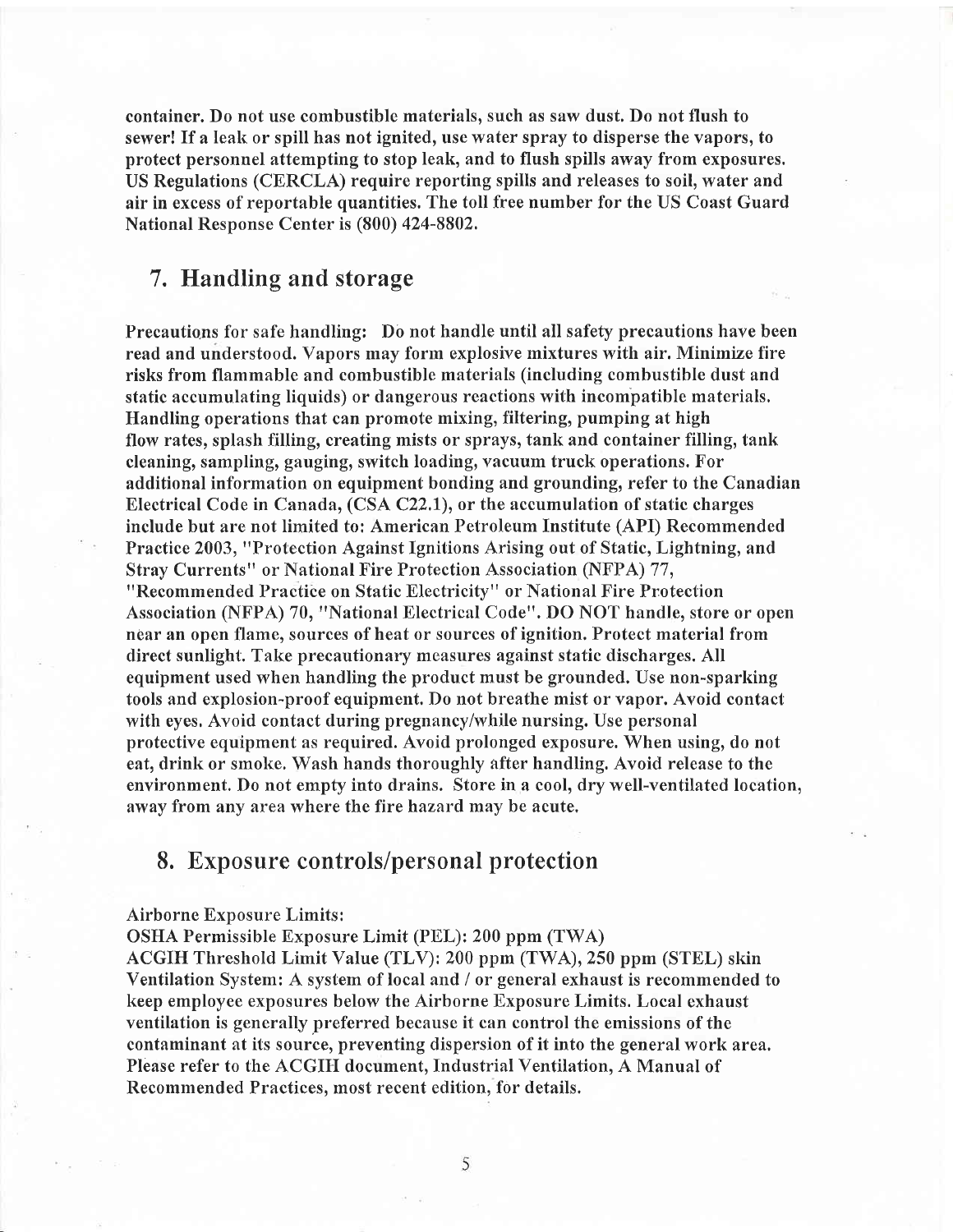Use explosion-proof equipment. Personal Respirators (NIOSH Approved): If the exposure limit is exceeded and engineering controls are not feasible, wear a supplied air, full face piece respirator, air-lined hood, or full face piece, self-contained breathing apparatus. Breathing air quality must meet the requirements of the OSHA respiratory protection standard (29CFRl910.134). This substance has poor warning properties. Skin Protection: Rubber or neoprene gloves and additional protection including impervious boots, apron, or coveralls, as needed in areas of unusual exposure. Eye Protection: Use chemical safety goggles and / or a full face shield where splashing is possible. Maintain eye wash fountain and quick-drench facilities in work area. When using, do not eat, drink or smoke. Do not get in eyes. Avoid contact with skin. Avoid contact with clothing. Wash hands before breaks and immediately after handling the product. Handle in accordance with good industrial hygiene and safety practice.

#### 9. Physical and chemical properties

Appearance Clear. Physical state Liquid.<br>Form Liquid. Form Liquid.<br>
Color Color Color Odor Slight. Odor threshold  $\qquad \qquad$  Not available. pH Not available. Melting point/freezing point<br>
Initial boiling point and boiling range<br>  $148.46 \text{ }^{\circ}\text{F}$  (64.7  $\text{ }^{\circ}\text{C}$ ) Flash point 53.60 °F (12.00 °C) Closed Cup Evaporation rate Not available. Flammability (solid, gas) Not applicable. Upper/lower flammability or explosive limits Flammability limit – lower 7.3  $(\%)$ <br>Flammability limit - upper 36  $(\%)$ Flammability limit - upper Explosive limit – lower  $(\%)$ <br>Explosive limit – upper  $(\%)$  Not available.<br>Not available. Explosive limit - upper  $(\%)$ <br>Vapor pressure Vapor density Relative density Not available. Solubility(ies) Miscible Partition coefficient (n-octanol/water) Auto-ignition temperature  $464 \text{°F} (240 \text{°C})$ Decomposition temperature When heated to decomp, emits acrid smoke and irritating fumes Other information:

Density Dynamic viscosity Flammability class 148.46 °F (64.7 °C) 101.325 kPa

16.93 kPa at  $25 °C$ <br>Not available.

0.79 g/cm3 estimated 0.614 mPa.s Flammable IB estimated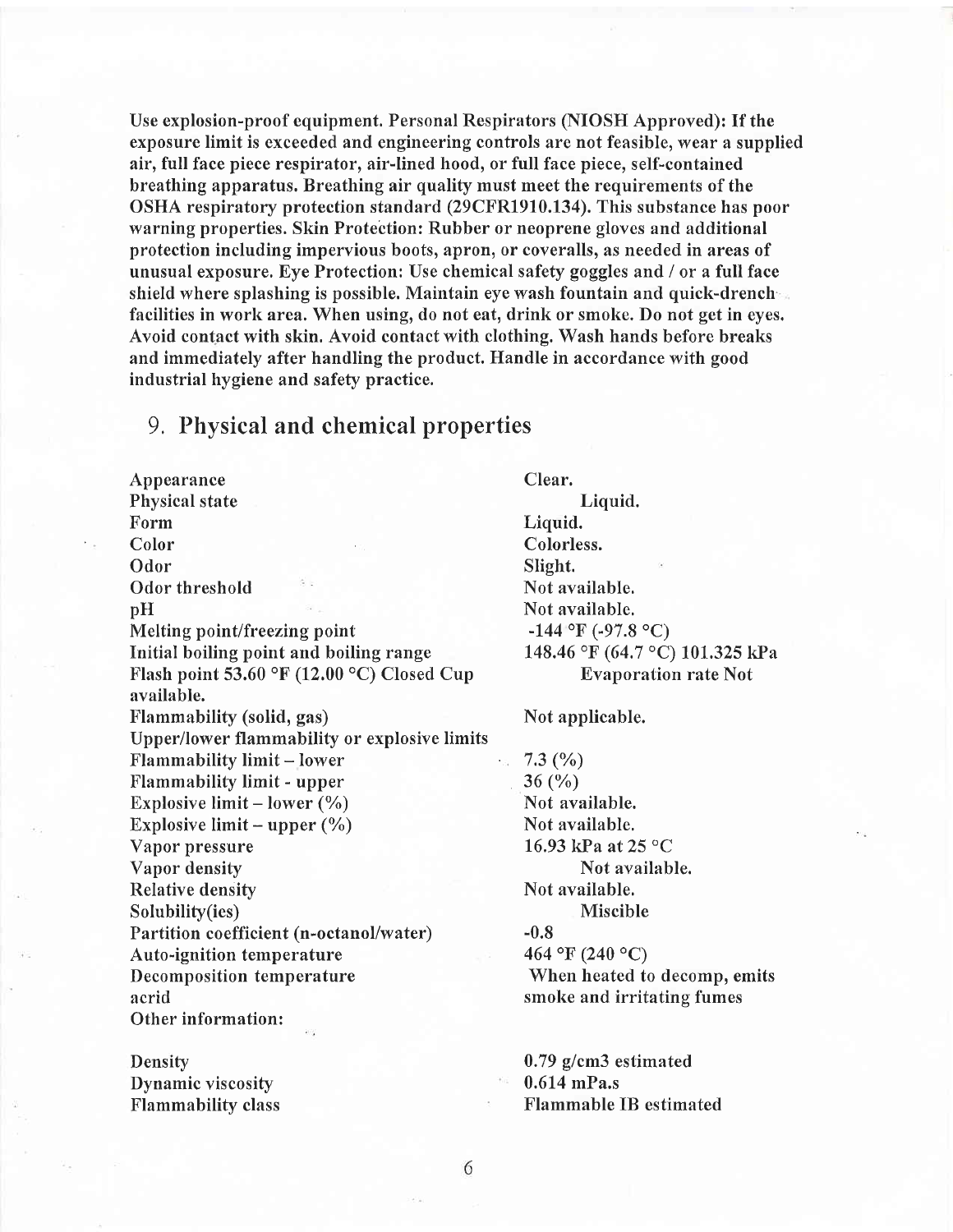Flash point class Heat of combustion Molecular formula Molecular weight Percent volatile Specific gravity VoC (Weight %) Viscosity

Flammable IB NFPA 30B) 19 kJ/g c-H4-O 32.04 g/mol 100 % 0.7866 at 25 °C  $100 \%$ Not available.

## 10. Stability and reactivity

Reactivity Strong oxidizing substances. Chemical stability Risk of explosion. Material is stable under normal conditions. Possibility of hazardous reactions No dangerous reaction known under conditions of normal use. Hazardous polymerization does not occur. Conditions to avoid Fleat, flames and sparks. Avoid temperatures exceeding the flash point. Incompatible materials Strong oxidizing agents. Hazardous decompositionproducts Irritants. May include oxides of carbon.

#### 11. Toxicological information

Emergency Overuiew: POISON! DANGER! VAPOR HARMFUL. MAY BE FATAL OR CAUSE BLINDNESS IF SWALLOWED. HARMFUL IF INHALED OR ABSORBED THROUGH SKIN. CANNOT BE MADE NONPOISONOUS. FLAMMABLE LIQUID AND VAPOR. CAUSES IRRITATION TO SKIN, EYES AND RESPIRATORY TRACT, AFFECTS CENTRAL NERVOUS SYSTEM AND LIVER.

#### Potential Health Effects:

Inhalation: A slight irritant to the mucous membranes. Toxic effects exerted upon nervous system, particularly the optic nerve. Once absorbed into the body, it is very slowly eliminated. Symptoms of overexposure may include headache, drowsiness, nausea, vomiting, blurred vision, blindness, coma, and death. A person may get better but then worse again up to 30 hours later.

 $\overline{7}$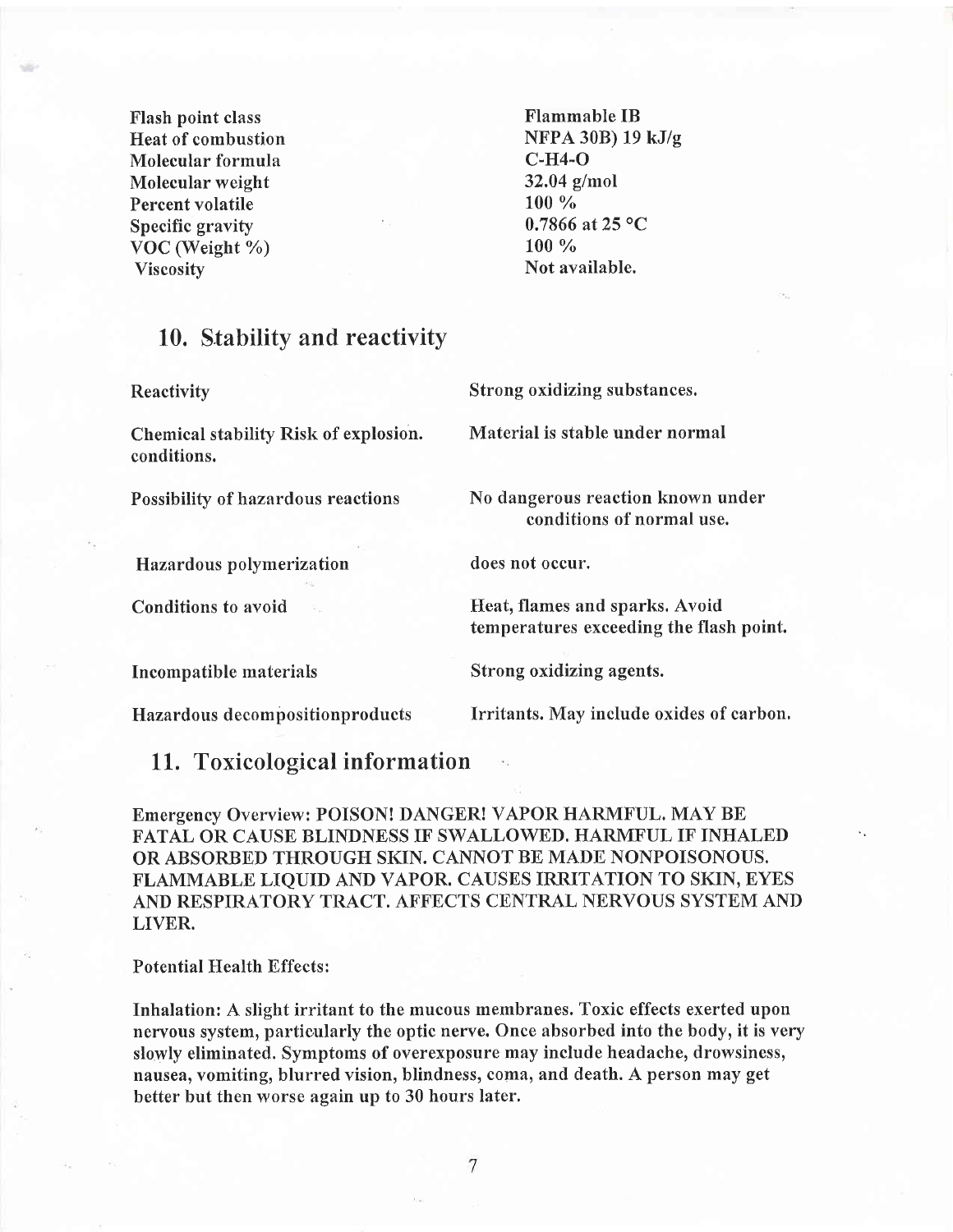Ingestion: Toxic. Symptoms parallel inhalation. Can intoxicate and cause blindness. Usual fatal dose: 100-125 milliliters.

Skin Contact: Methyl Alcohol is a defatting agent and may cause skin to become dry and cracked. Skin absorption can occur; symptoms may parallel inhalation exposure.

Eye Contact: Irritant. Continued exposure may cause eye lesions. Chronic Exposure: Marked impairment of vision has been reported. Repeated or prolonged exposure may cause skin irritation.

Aggravation of Pre-existing Conditions: Persons with pre-existing skin disorders or eye problems or impaired liver or kidney function may be more susceptible to the effects of the substance.

Specific Target Organ Toxicity - Single Exposure (Globally Harmonized System:)' Causes damage to organs.

Specific Target Organ Toxicity - Repeated Exposure (Globally Harmonized System:) No data available.

Aggravation of Pre-existing Conditions: Persons with pre-existing skin disorders or eye problems or impaired liver or kidney function may be more susceptible to the effects of the substance.

Specific Target Organ Toxicity - Single Exposure (Globally Harmonized System:) Causes damage to organs.

Specific Target Organ Toxicity - Repeated Exposure (Globally I{armonized System:) No data available.

| <b>Numerical Measures of Toxicity: Cancer Lists: NTP Carcinogen</b> |     |                   |                      |  |  |  |
|---------------------------------------------------------------------|-----|-------------------|----------------------|--|--|--|
| Ingredient                                                          |     | Known Anticipated | <b>IARC Category</b> |  |  |  |
| Methyl Alcohol (67-56-1)                                            | No. | No                | <b>None</b>          |  |  |  |

Acute Toxicity:

Oral rat LD50: 5628 mglkg; inhalation rat LC50: 64000 ppm/4H; shin rabbit LD50: 15800 mg/kg; Irritation data-standard Draize test: skin, rabbit: 20mg/24 hr. Moderate; eye, rabbit: 100 mg/24 hr. Moderate. Investigated as a mutagen, reproductive effecter.

## 12. Ecological information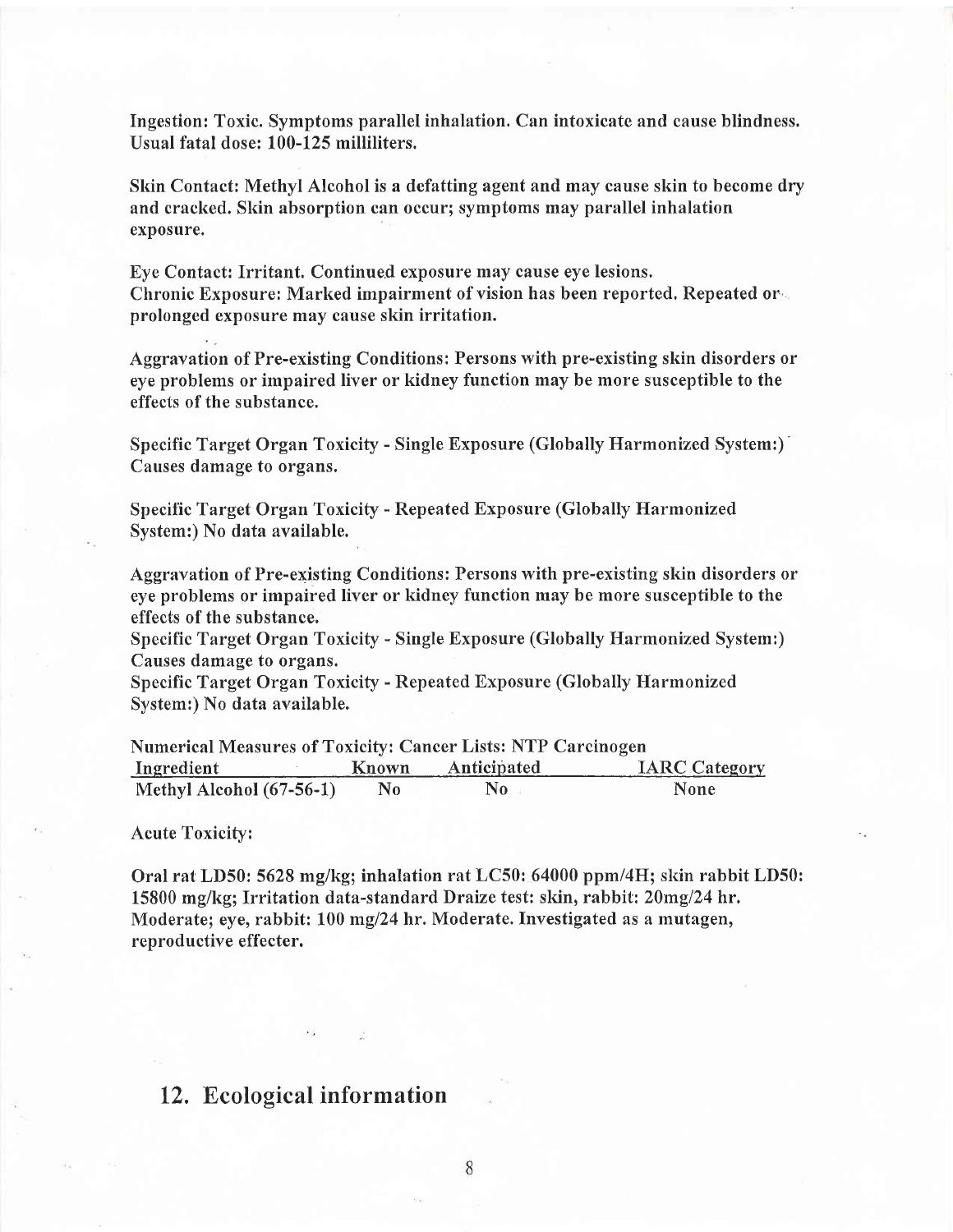Ecotoxicity: This material is expected to be slightly toxic to aquatic life. Toxicity to fish LC50 - Oncorhynchus mykiss (rainbow trout) - 19,000.00 mg/l - 96 h / mortality LC50 - Lepomis macrochirus (Bluegill) - 15,400 mg/l - 96 h Toxicity to daphnia and other aquatic invertebrates - EC50 - Daphnia magna (Water flea) - 24,500.00 mg/l - 48 h /  $EC100$  - Daphnia magna (Water flea) -10,000.00 mg/l - 24 h Toxicity to algae Growth inhibition EC50 - Scenedesmus capricornutum (fresh water algae) -  $22,000$  mg/l - 96 h

Persistence and Degradability: When released into the soil, this material is expected to readily-biodegrade. When released into water, this material is expected to readily biodegrade. When released into the air, this material is expected to be readily degraded by reaction with photochemically produced hydroxyl radicals.

Bioaccumulative Potential:

Bioaccumulation Cyprinus carpio (Carp) - 72 d at 20C Bioconcentration factor (BCF):  $1.0$ Mobility in Soil: When released into the soil, this material is expected to quickly evaporate. When released into the soil, this material is expected to leach into groundwater.

Other adverse effects: When released into the water, this material is expected to have a half-life between 1 and 10 days. When released into the air, this material is expected to exist in the aerosol phase with a short half-life. When released into air, this material is expected to have a half-life between 10 and 30 days. When released into the air, this material is expected to be readily removed from the atmosphere by wet deposition.

### 13. Disposal considerations

Disposal instructions: Collect and reclaim or dispose in sealed containers at licensed waste disposal site. This material and its container must be disposed of as hazardous waste, Incinerate the material under controlled conditions in an approved incinerator. Do not incinerate sealed containers. Do not allow this material to drain into sewers/water supplies. Do not contaminate ponds, waterways or ditches with chemical or used container. If discarded, this product is considered a RCRA ignitable waste, D001. Dispose of contents/container in accordance with local/regional/nationaVinternational regulations.

Hazardous waste code D001: Waste Flammable material with a flash point <140 F.

Empty containers or liners may retain some product residues. This material and its container must be disposed of in a safe manner (see: Disposal instructions). Empty containers should be taken to an approved waste handling site for recycling or disposal.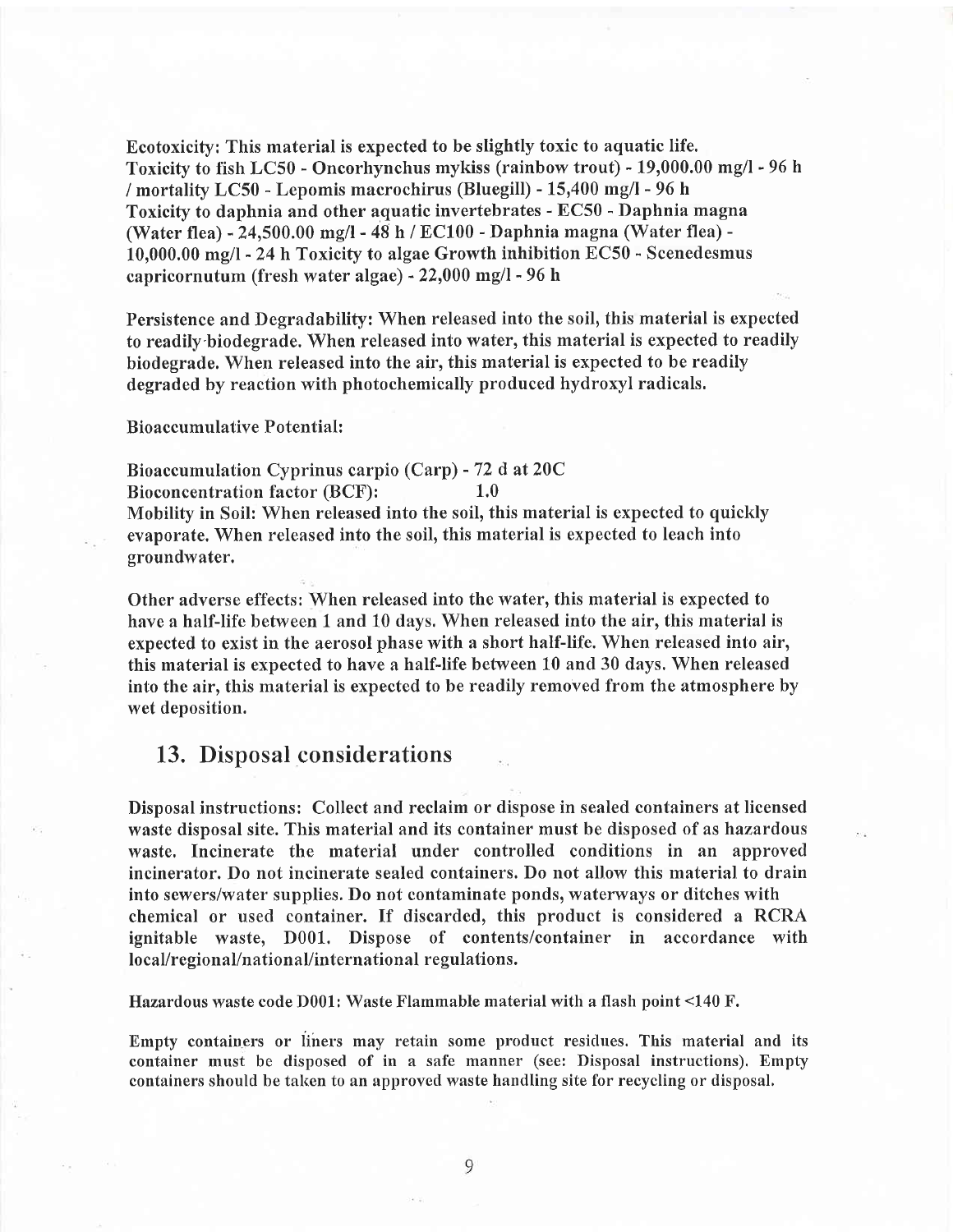## 14. Transportation Information

UN Number: UN1230 UN Proper Shipping Name: METHANOL Packing Group: II



Land Transport ADR/RID and GGVS/GGVE (Cross Border / Domestic) Transport Hazard Class(es): 3

Maritime Transport IMDG/GGVSea Transport Hazard Class(es): 3, 6.1

Marine Pollutant: No

Air Transport ICAO-TI and IATA-DGR Transport Haznrd Class(es): 3, 6.1

Transport in Bulk according to Annex II of MARPOL 73/78 and the IBC Code

Special precautions for user: Read safety instructions, SDS and emergency procedures before handling.

### 15. Regulatory information

US federal regulations: All components are on the U.S. EPA TSCA Inventory List. This product is a "Hazardous Chemical" as defined by the OSHA Hazard Communication Standard. 29 CFR 1910.1200.

TSCA Section lz(b) Export Notification (40 CFR 707, Subpt. D) Not regulated. US. OSHA Specifically Regulated Substances (29 CFR 1910.1001-1050) Not on regulatory list. CERCLA Hazardous Substance List (40 CFR 302,4) METHYL ALCOHOL (CAS 67-56-1) LISTED Superfund Amendments and Reauthorization Act of 1986 (SARA) Elazard categories Immediate Hazard - Yes Delayed Hazard - Yes Fire Hazard - Yes Pressure Hazard - No Reactivity Hazard - No SARA 302 Extremelvhazardous substance - No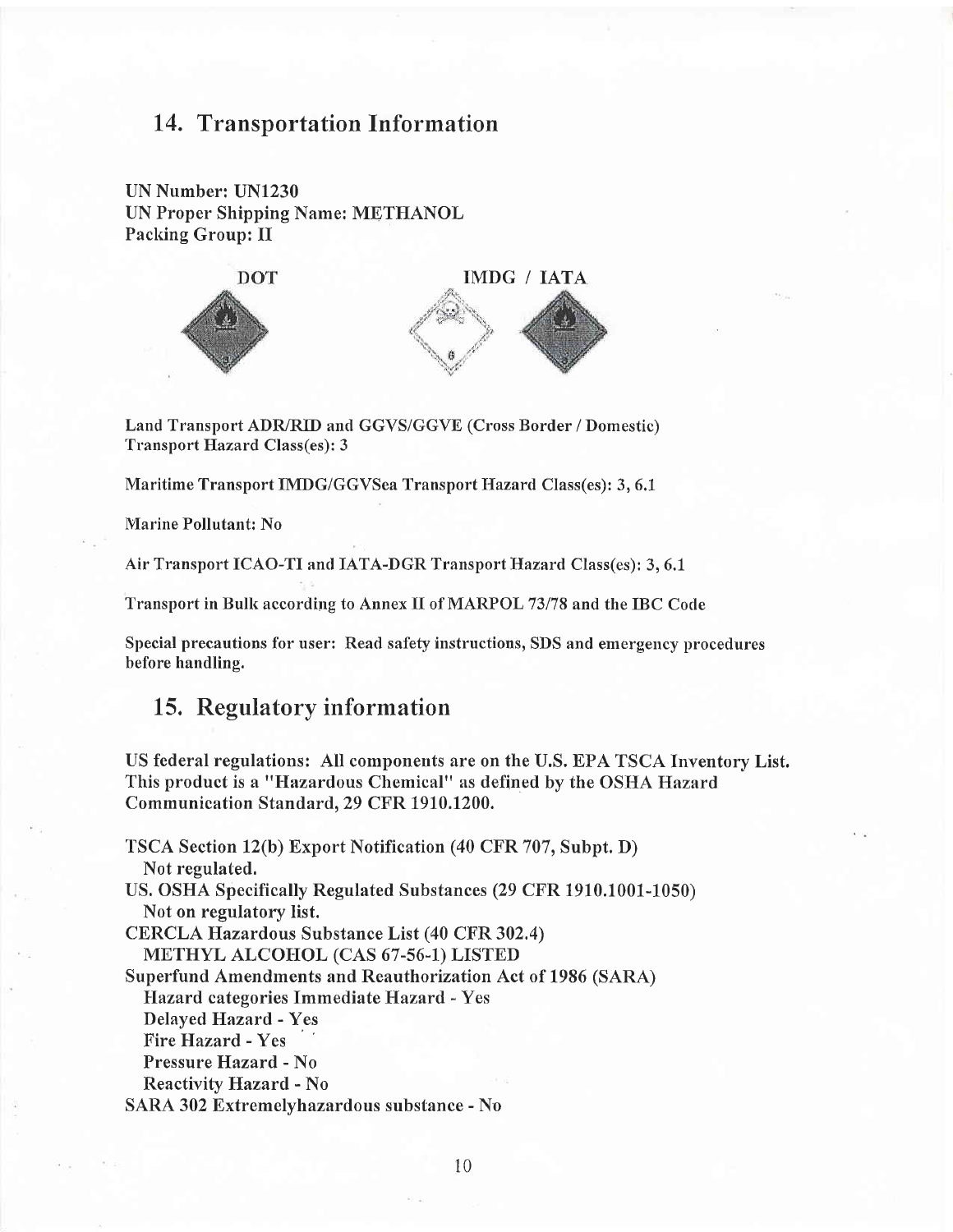## SARA 311/312 Hazardous chemical - No

Other federal regulations:

| Clean Air Act (CAA) Section 112 Hazardous Air Pollutants (HAPs) List             |
|----------------------------------------------------------------------------------|
| METHYL ALCOHOL (CAS 67-56-1)                                                     |
| Clean Air Act (CAA) Section 112(r) Accidental Release Prevention (40 CFR 68.130) |
| Not regulated.                                                                   |
| <b>Safe Drinking Water Act (SDWA)</b>                                            |
| Contaminate candidate list                                                       |
| Drug Enforcement Administration (DEA). List 2, Essential Chemicals (21 CFR       |
| 1310.02(b) and 1310.04(f)(2) and Chemical Code Number                            |
| Not listed.                                                                      |
| Drug Enforcement Administration (DEA). List 1 & 2 Exempt Chemical Mixtures       |
| $(21 \text{ CFR } 1310.12(c))$                                                   |
| Not regulated.                                                                   |
| DEA Exempt Chemical Mixtures Code Number                                         |
| Not regulated.                                                                   |
| Food and Drug Administration (FDA)                                               |
| Not regulated.                                                                   |
| US state regulations WARNING: This product contains a chemical known to the      |
| State of California to cause birth defects or other reproductive harm.           |
| U.S. Massachusetts RTK - Substance List                                          |
| <b>METHYL ALCOHOL (CAS 67-56-1)</b>                                              |
| US. New Jersey Worker and Community Right-to-Know Act                            |
| METHYL ALCOHOL (CAS 67-56-1) 500 LBS                                             |
| US. Pennsylvania RTK - Hazardous Substances                                      |
| METHYL ALCOHOL (CAS 67-56-1)                                                     |
| <b>US. Rhode Island RTK</b>                                                      |
| METHYL ALCOHOL (CAS 67-56-1)                                                     |
| US - California Proposition 65 - Carcinogens & Reproductive Toxicity (CRT):      |
| Listed substance                                                                 |
| METHYL ALCOHOL (CAS 67-56-1)                                                     |

International Inventories:

| Country $(s)$ or region | Inventory name                        | On inventory $(yes/no)^*$              |            |  |
|-------------------------|---------------------------------------|----------------------------------------|------------|--|
| Australia               | <b>Australian Inventory</b>           |                                        |            |  |
|                         | of Chemical Substances (AICS)         |                                        | <b>Yes</b> |  |
| Canada                  | Domestic Substances List (DSL)        |                                        | Yes        |  |
| Canada                  |                                       | Non-Domestic Substances List (NDSL) No |            |  |
| China                   | <b>Inventory of Existing Chemical</b> |                                        |            |  |
|                         | Substances in China (IECSC)           |                                        | Yes        |  |